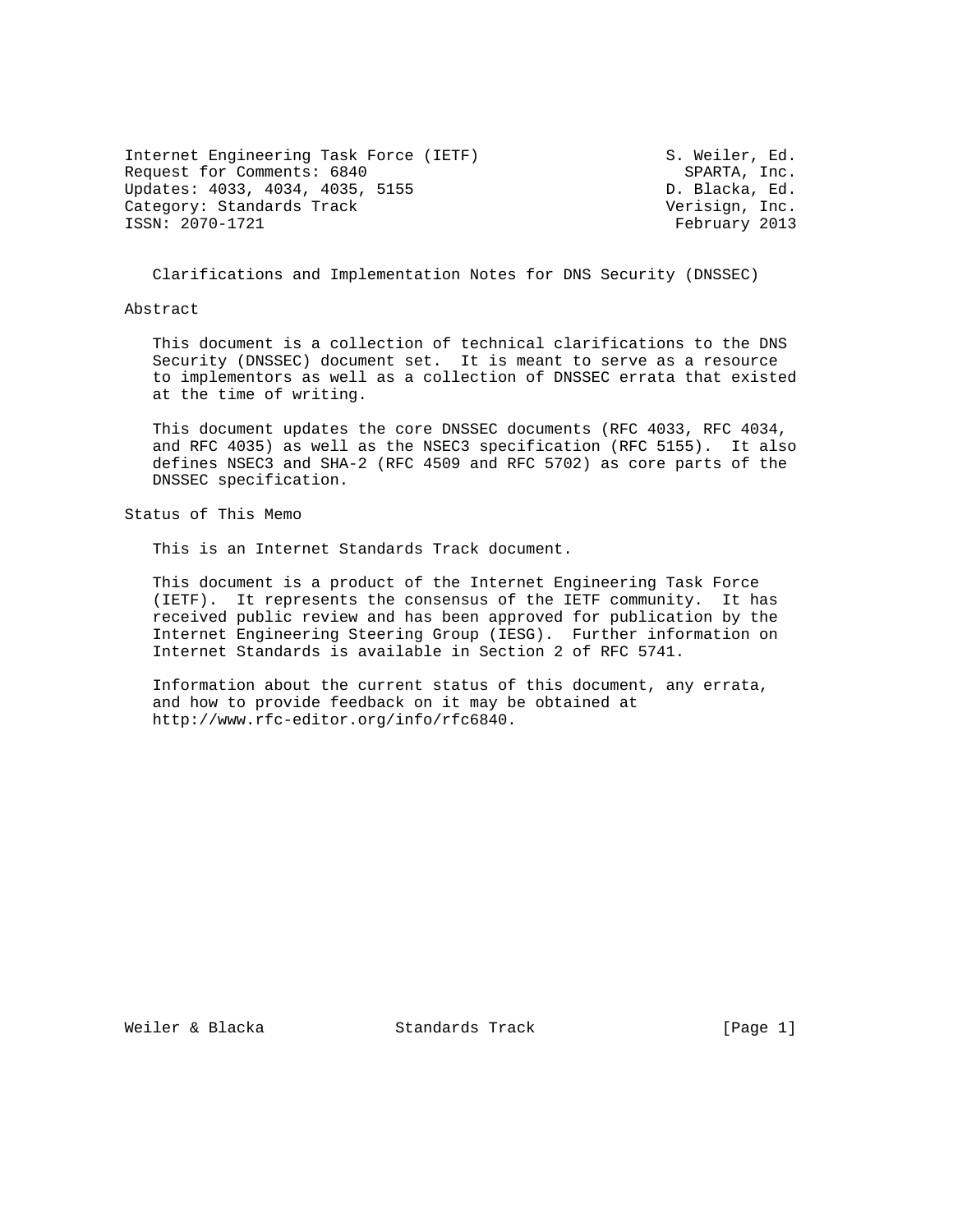Copyright Notice

 Copyright (c) 2013 IETF Trust and the persons identified as the document authors. All rights reserved.

 This document is subject to BCP 78 and the IETF Trust's Legal Provisions Relating to IETF Documents

 (http://trustee.ietf.org/license-info) in effect on the date of publication of this document. Please review these documents carefully, as they describe your rights and restrictions with respect to this document. Code Components extracted from this document must include Simplified BSD License text as described in Section 4.e of the Trust Legal Provisions and are provided without warranty as described in the Simplified BSD License.

 This document may contain material from IETF Documents or IETF Contributions published or made publicly available before November 10, 2008. The person(s) controlling the copyright in some of this material may not have granted the IETF Trust the right to allow modifications of such material outside the IETF Standards Process. Without obtaining an adequate license from the person(s) controlling the copyright in such materials, this document may not be modified outside the IETF Standards Process, and derivative works of it may not be created outside the IETF Standards Process, except to format it for publication as an RFC or to translate it into languages other than English.

Weiler & Blacka Standards Track [Page 2]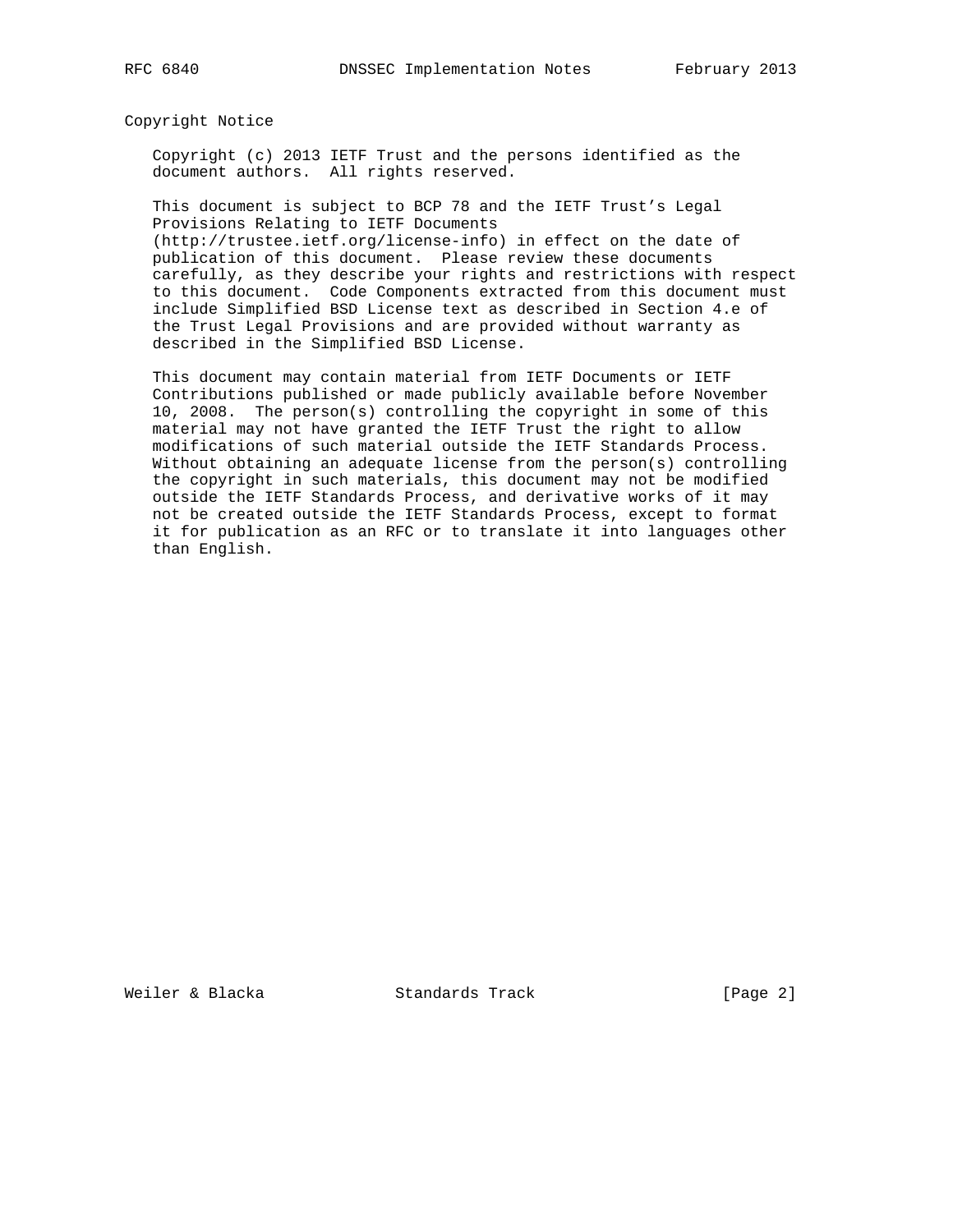# Table of Contents

|  | 4.1. Clarifications on Nonexistence Proofs 5                 |  |
|--|--------------------------------------------------------------|--|
|  |                                                              |  |
|  |                                                              |  |
|  |                                                              |  |
|  |                                                              |  |
|  | 5.1. Errors in Canonical Form Type Code List 7               |  |
|  | 5.2. Unknown DS Message Digest Algorithms 7                  |  |
|  |                                                              |  |
|  | 5.4. Caution about Local Policy and Multiple RRSIGs  9       |  |
|  |                                                              |  |
|  |                                                              |  |
|  |                                                              |  |
|  | 5.8. Setting the AD Bit on Replies 10                        |  |
|  | 5.9. Always Set the CD Bit on Queries 10                     |  |
|  |                                                              |  |
|  | 5.11. Mandatory Algorithm Rules 11                           |  |
|  | 5.12. Ignore Extra Signatures from Unknown Keys 12           |  |
|  | 6. Minor Corrections and Clarifications 12                   |  |
|  |                                                              |  |
|  | 6.2. Clarifications on DNSKEY Usage 12                       |  |
|  |                                                              |  |
|  |                                                              |  |
|  |                                                              |  |
|  |                                                              |  |
|  |                                                              |  |
|  |                                                              |  |
|  |                                                              |  |
|  | Appendix B. Discussion of Setting the CD Bit 16              |  |
|  | Appendix C. Discussion of Trust Anchor Preference Options 19 |  |
|  |                                                              |  |
|  |                                                              |  |
|  |                                                              |  |

Weiler & Blacka Standards Track [Page 3]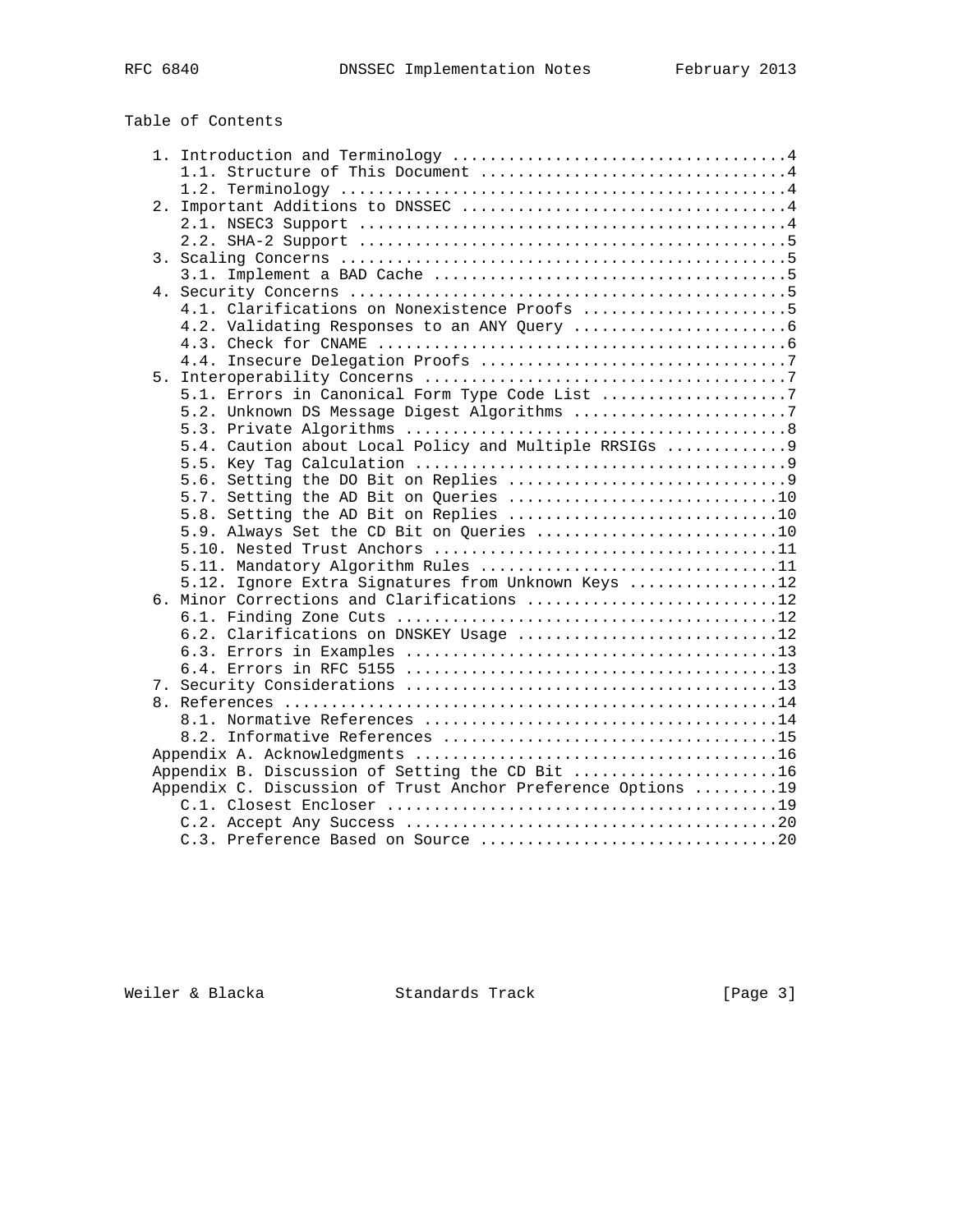# 1. Introduction and Terminology

 This document lists some additions, clarifications, and corrections to the core DNSSEC specification, as originally described in [RFC4033], [RFC4034], and [RFC4035], and later amended by [RFC5155]. (See Section 2 for more recent additions to that core document set.)

 It is intended to serve as a resource for implementors and as a repository of items existing at the time of writing that need to be addressed when advancing the DNSSEC documents along the Standards Track.

# 1.1. Structure of This Document

 The clarifications and changes to DNSSEC are sorted according to their importance, starting with ones which could, if ignored, lead to security problems and progressing down to clarifications that are expected to have little operational impact.

1.2. Terminology

 The key words "MUST", "MUST NOT", "REQUIRED", "SHALL", "SHALL NOT", "SHOULD", "SHOULD NOT", "RECOMMENDED", "NOT RECOMMENDED", "MAY", and "OPTIONAL" in this document are to be interpreted as described in [RFC2119].

2. Important Additions to DNSSEC

 This section lists some documents that are now considered core DNSSEC protocol documents in addition to those originally specified in Section 10 of [RFC4033].

2.1. NSEC3 Support

 [RFC5155] describes the use and behavior of the NSEC3 and NSEC3PARAM records for hashed denial of existence. Validator implementations are strongly encouraged to include support for NSEC3 because a number of highly visible zones use it. Validators that do not support validation of responses using NSEC3 will be hampered in validating large portions of the DNS space.

 [RFC5155] is now considered part of the DNS Security Document Family as described by Section 10 of [RFC4033].

Weiler & Blacka Standards Track [Page 4]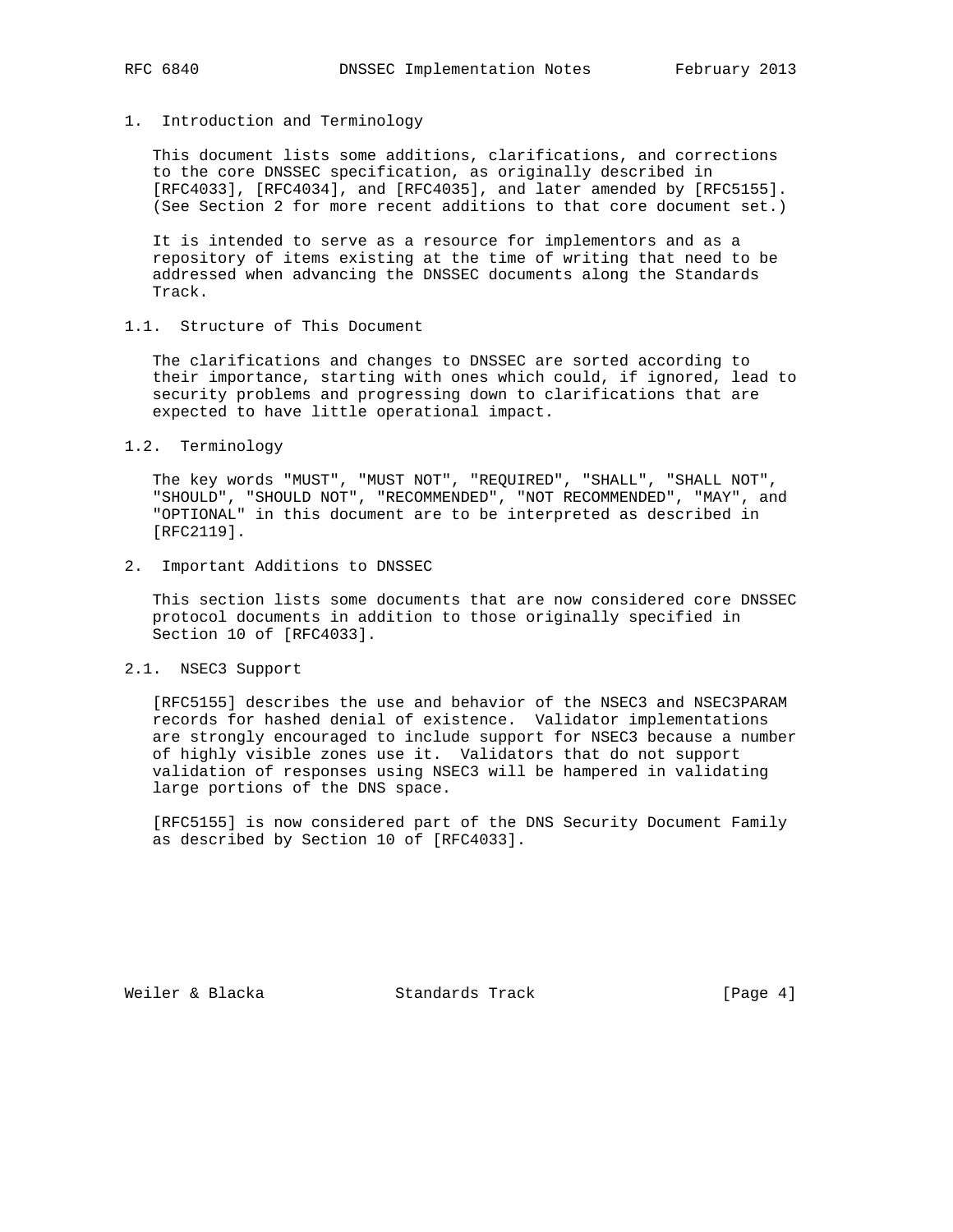Note that the algorithm identifiers defined in [RFC5155] (DSA-NSEC3- SHA1 and RSASHA1-NSEC3-SHA1) and [RFC5702] (RSASHA256 and RSASHA512) signal that a zone might be using NSEC3, rather than NSEC. The zone may be using either, and validators supporting these algorithms MUST support both NSEC3 and NSEC responses.

# 2.2. SHA-2 Support

 [RFC4509] describes the use of SHA-256 as a digest algorithm in Delegation Signer (DS) RRs. [RFC5702] describes the use of the RSASHA256 and RSASHA512 algorithms in DNSKEY and RRSIG RRs. Validator implementations are strongly encouraged to include support for these algorithms for DS, DNSKEY, and RRSIG records.

 Both [RFC4509] and [RFC5702] are now considered part of the DNS Security Document Family as described by Section 10 of [RFC4033].

- 3. Scaling Concerns
- 3.1. Implement a BAD Cache

 Section 4.7 of [RFC4035] permits security-aware resolvers to implement a BAD cache. That guidance has changed: security-aware resolvers SHOULD implement a BAD cache as described in [RFC4035].

 This change in guidance is based on operational experience with DNSSEC administrative errors leading to significant increases in DNS traffic, with an accompanying realization that such events are more likely and more damaging than originally supposed. An example of one such event is documented in "Rolling Over DNSSEC Keys" [Huston].

4. Security Concerns

 This section provides clarifications that, if overlooked, could lead to security issues.

4.1. Clarifications on Nonexistence Proofs

 Section 5.4 of [RFC4035] under-specifies the algorithm for checking nonexistence proofs. In particular, the algorithm as presented would allow a validator to interpret an NSEC or NSEC3 RR from an ancestor zone as proving the nonexistence of an RR in a child zone.

An "ancestor delegation" NSEC RR (or NSEC3 RR) is one with:

- o the NS bit set,
- o the Start of Authority (SOA) bit clear, and

Weiler & Blacka Standards Track [Page 5]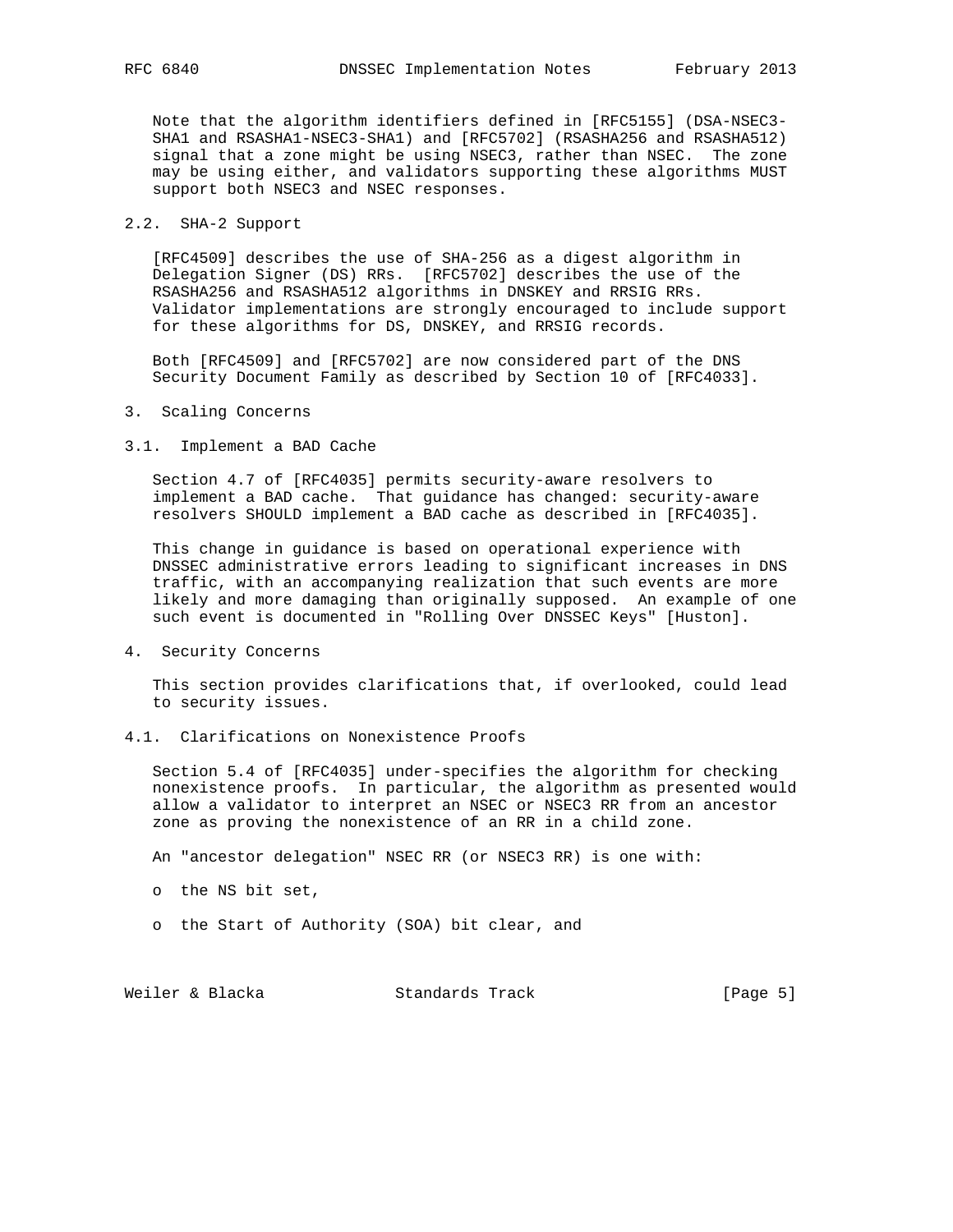- - o a signer field that is shorter than the owner name of the NSEC RR, or the original owner name for the NSEC3 RR.

 Ancestor delegation NSEC or NSEC3 RRs MUST NOT be used to assume nonexistence of any RRs below that zone cut, which include all RRs at that (original) owner name other than DS RRs, and all RRs below that owner name regardless of type.

 Similarly, the algorithm would also allow an NSEC RR at the same owner name as a DNAME RR, or an NSEC3 RR at the same original owner name as a DNAME, to prove the nonexistence of names beneath that DNAME. An NSEC or NSEC3 RR with the DNAME bit set MUST NOT be used to assume the nonexistence of any subdomain of that NSEC/NSEC3 RR's (original) owner name.

4.2. Validating Responses to an ANY Query

 [RFC4035] does not address how to validate responses when QTYPE=\*. As described in Section 6.2.2 of [RFC1034], a proper response to  $QTYPE=\star$  may include a subset of the RRsets at a given name. That is, it is not necessary to include all RRsets at the QNAME in the response.

When validating a response to QTYPE=\*, all received RRsets that match QNAME and QCLASS MUST be validated. If any of those RRsets fail validation, the answer is considered Bogus. If there are no RRsets matching QNAME and QCLASS, that fact MUST be validated according to the rules in Section 5.4 of [RFC4035] (as clarified in this document). To be clear, a validator must not expect to receive all records at the QNAME in response to QTYPE=\*.

4.3. Check for CNAME

 Section 5 of [RFC4035] says nothing explicit about validating responses based on (or that should be based on) CNAMEs. When validating a NOERROR/NODATA response, validators MUST check the CNAME bit in the matching NSEC or NSEC3 RR's type bitmap in addition to the bit for the query type.

 Without this check, an attacker could successfully transform a positive CNAME response into a NOERROR/NODATA response by (for example) simply stripping the CNAME RRset from the response. A naive validator would then note that the QTYPE was not present in the matching NSEC/NSEC3 RR, but fail to notice that the CNAME bit was set; thus, the response should have been a positive CNAME response.

Weiler & Blacka and Standards Track and Track [Page 6]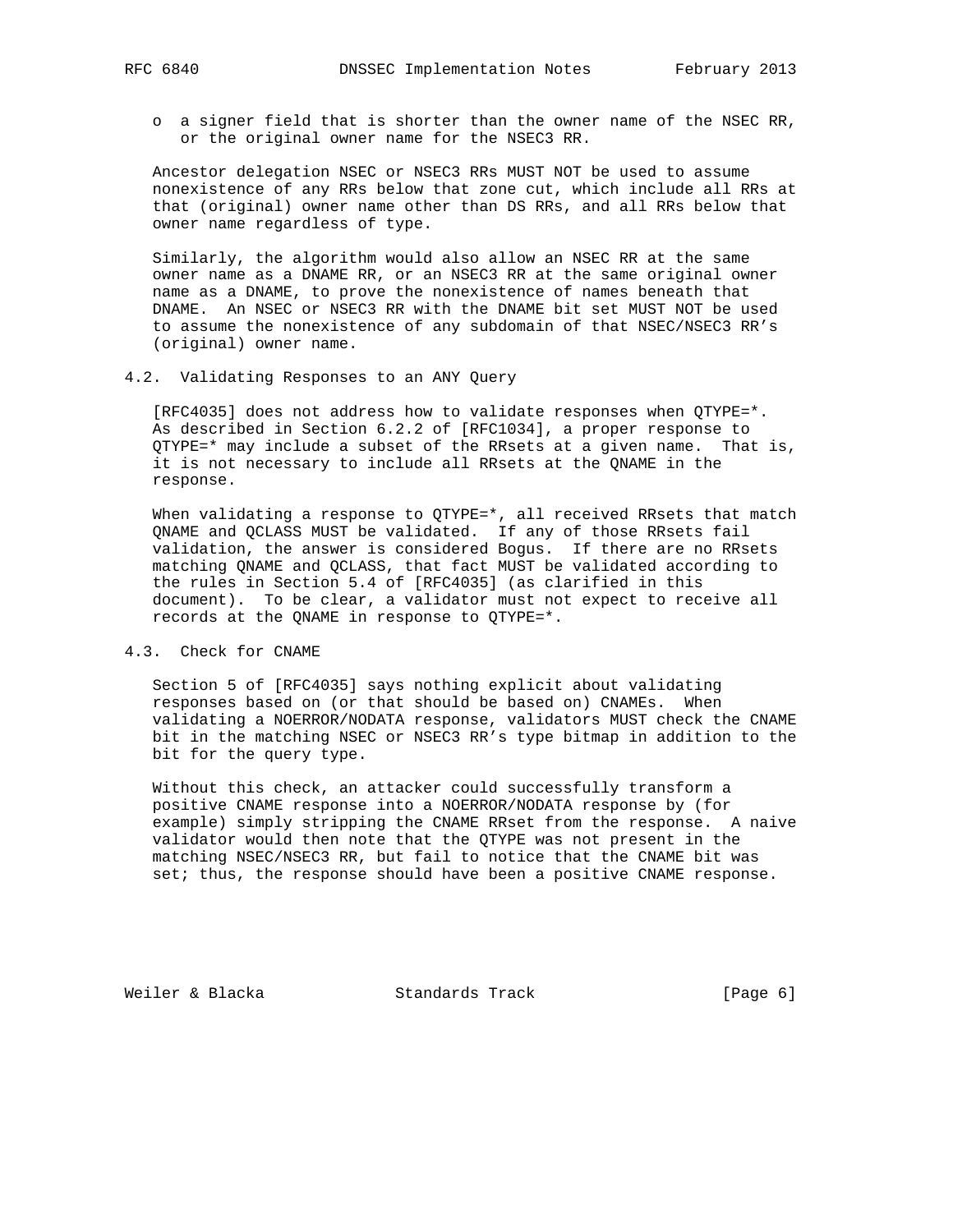# 4.4. Insecure Delegation Proofs

 Section 5.2 of [RFC4035] specifies that a validator, when proving a delegation is not secure, needs to check for the absence of the DS and SOA bits in the NSEC (or NSEC3) type bitmap. The validator also MUST check for the presence of the NS bit in the matching NSEC (or NSEC3) RR (proving that there is, indeed, a delegation), or alternately make sure that the delegation is covered by an NSEC3 RR with the Opt-Out flag set.

 Without this check, an attacker could reuse an NSEC or NSEC3 RR matching a non-delegation name to spoof an unsigned delegation at that name. This would claim that an existing signed RRset (or set of signed RRsets) is below an unsigned delegation, thus not signed and vulnerable to further attack.

- 5. Interoperability Concerns
- 5.1. Errors in Canonical Form Type Code List

 When canonicalizing DNS names (for both ordering and signing), DNS names in the RDATA section of NSEC resource records are not converted to lowercase. DNS names in the RDATA section of RRSIG resource records are converted to lowercase.

 The guidance in the above paragraph differs from what has been published before but is consistent with current common practice. Item 3 of Section 6.2 of [RFC4034] says that names in both of these RR types should be converted to lowercase. The earlier [RFC3755] says that they should not. Current practice follows neither document fully.

 Section 6.2 of [RFC4034] also erroneously lists HINFO as a record that needs conversion to lowercase, and twice at that. Since HINFO records contain no domain names, they are not subject to case conversion.

### 5.2. Unknown DS Message Digest Algorithms

 Section 5.2 of [RFC4035] includes rules for how to handle delegations to zones that are signed with entirely unsupported public key algorithms, as indicated by the key algorithms shown in those zones' DS RRsets. It does not explicitly address how to handle DS records that use unsupported message digest algorithms. In brief, DS records using unknown or unsupported message digest algorithms MUST be treated the same way as DS records referring to DNSKEY RRs of unknown or unsupported public key algorithms.

Weiler & Blacka Standards Track [Page 7]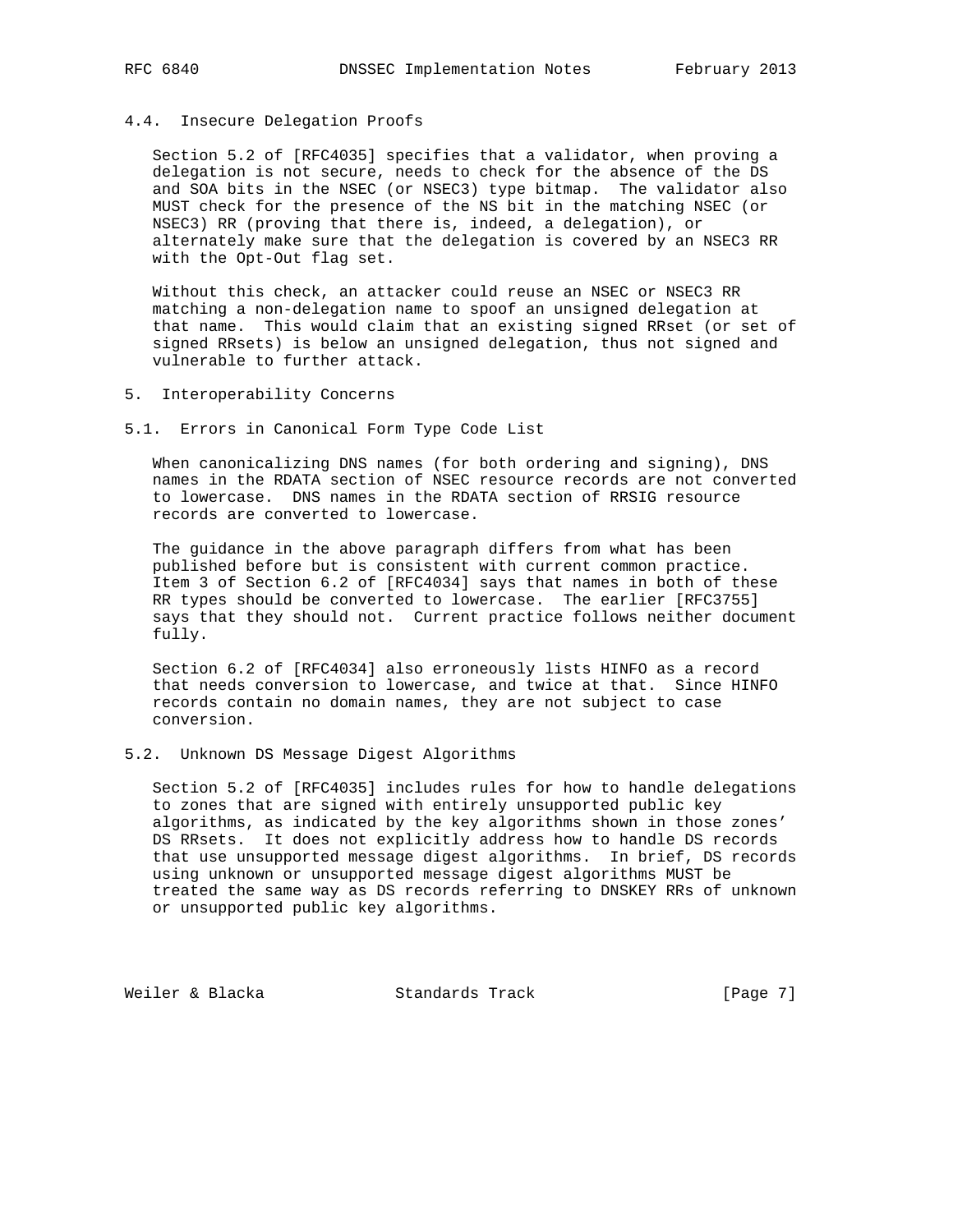The existing text says:

 If the validator does not support any of the algorithms listed in an authenticated DS RRset, then the resolver has no supported authentication path leading from the parent to the child. The resolver should treat this case as it would the case of an authenticated NSEC RRset proving that no DS RRset exists, as described above.

 In other words, when determining the security status of a zone, a validator disregards any authenticated DS records that specify unknown or unsupported DNSKEY algorithms. If none are left, the zone is treated as if it were unsigned.

 This document modifies the above text to additionally disregard authenticated DS records using unknown or unsupported message digest algorithms.

# 5.3. Private Algorithms

 As discussed above, Section 5.2 of [RFC4035] requires that validators make decisions about the security status of zones based on the public key algorithms shown in the DS records for those zones. In the case of private algorithms, as described in Appendix A.1.1 of [RFC4034], the eight-bit algorithm field in the DS RR is not conclusive about what algorithm(s) is actually in use.

 If no private algorithms appear in the DS RRset, or if any supported algorithm appears in the DS RRset, no special processing is needed. Furthermore, if the validator implementation does not support any private algorithms, or only supports private algorithms using an algorithm number not present in the DS RRset, no special processing is needed.

 In the remaining cases, the security status of the zone depends on whether or not the resolver supports any of the private algorithms in use (provided that these DS records use supported message digest algorithms, as discussed in Section 5.2 of this document). In these cases, the resolver MUST retrieve the corresponding DNSKEY for each private algorithm DS record and examine the public key field to determine the algorithm in use. The security-aware resolver MUST ensure that the hash of the DNSKEY RR's owner name and RDATA matches the digest in the DS RR as described in Section 5.2 of [RFC4035], authenticating the DNSKEY. If all of the retrieved and authenticated DNSKEY RRs use unknown or unsupported private algorithms, then the zone is treated as if it were unsigned.

Weiler & Blacka Standards Track [Page 8]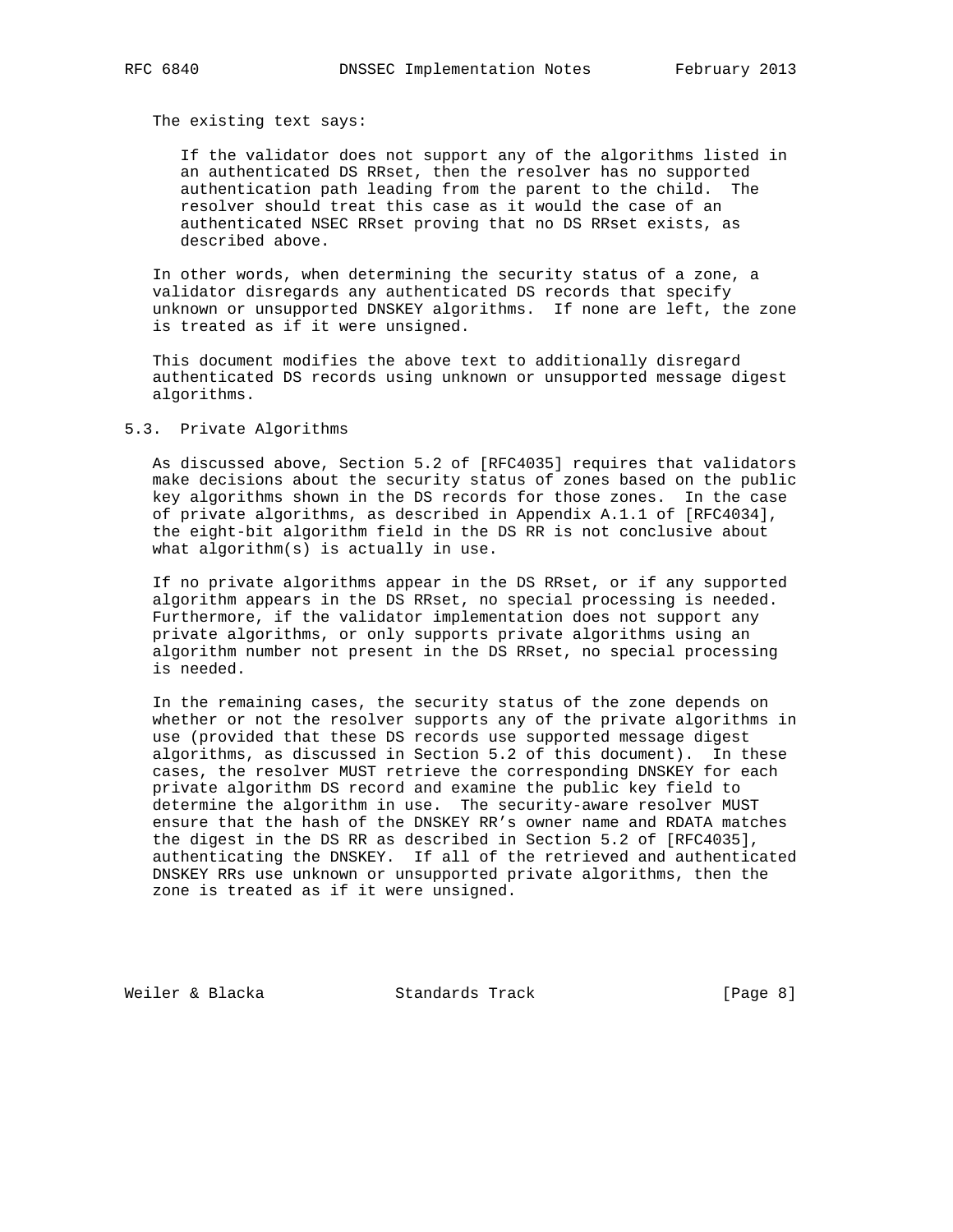Note that if none of the private algorithm DS RRs can be securely matched to DNSKEY RRs and no other DS establishes that the zone is secure, the referral should be considered Bogus data as discussed in [RFC4035].

 This clarification facilitates the broader use of private algorithms, as suggested by [RFC4955].

# 5.4. Caution about Local Policy and Multiple RRSIGs

 When multiple RRSIGs cover a given RRset, Section 5.3.3 of [RFC4035] suggests that "the local resolver security policy determines whether the resolver also has to test these RRSIG RRs and how to resolve conflicts if these RRSIG RRs lead to differing results".

 This document specifies that a resolver SHOULD accept any valid RRSIG as sufficient, and only determine that an RRset is Bogus if all RRSIGs fail validation.

 If a resolver adopts a more restrictive policy, there's a danger that properly signed data might unnecessarily fail validation due to cache timing issues. Furthermore, certain zone management techniques, like the Double Signature Zone Signing Key Rollover method described in Section 4.2.1.2 of [RFC6781], will not work reliably. Such a resolver is also vulnerable to malicious insertion of gibberish signatures.

### 5.5. Key Tag Calculation

 Appendix B.1 of [RFC4034] incorrectly defines the Key Tag field calculation for algorithm 1. It correctly says that the Key Tag is the most significant 16 of the least significant 24 bits of the public key modulus. However, [RFC4034] then goes on to incorrectly say that this is fourth-to-last and third-to-last octets of the public key modulus. It is, in fact, the third-to-last and second-to last octets.

### 5.6. Setting the DO Bit on Replies

 As stated in Section 3 of [RFC3225], the DNSSEC OK (DO) bit of the query MUST be copied in the response. However, in order to interoperate with implementations that ignore this rule on sending, resolvers MUST ignore the DO bit in responses.

Weiler & Blacka Standards Track [Page 9]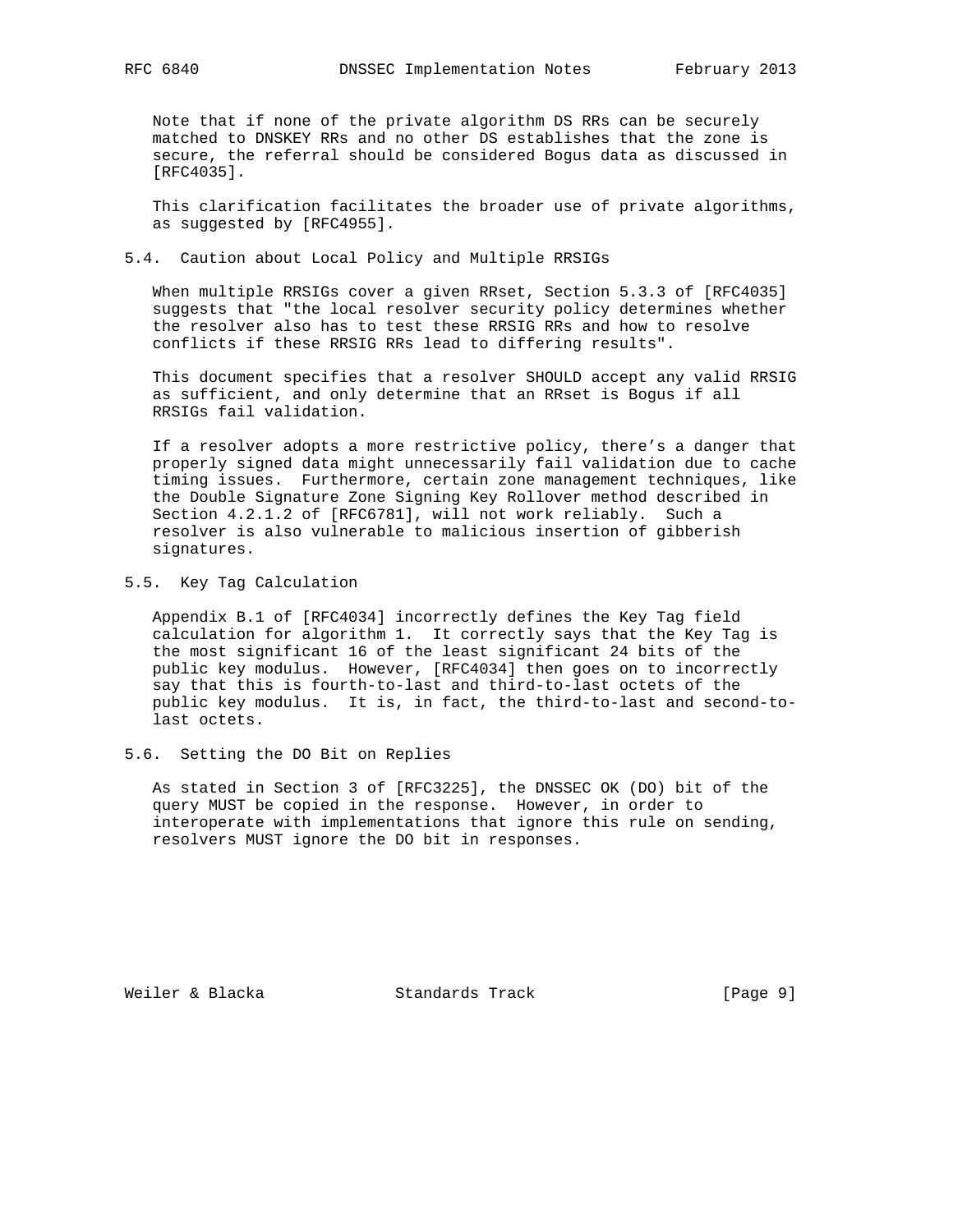# 5.7. Setting the AD Bit on Queries

 The semantics of the Authentic Data (AD) bit in the query were previously undefined. Section 4.6 of [RFC4035] instructed resolvers to always clear the AD bit when composing queries.

 This document defines setting the AD bit in a query as a signal indicating that the requester understands and is interested in the value of the AD bit in the response. This allows a requester to indicate that it understands the AD bit without also requesting DNSSEC data via the DO bit.

# 5.8. Setting the AD Bit on Replies

 Section 3.2.3 of [RFC4035] describes under which conditions a validating resolver should set or clear the AD bit in a response. In order to interoperate with legacy stub resolvers and middleboxes that neither understand nor ignore the AD bit, validating resolvers SHOULD only set the AD bit when a response both meets the conditions listed in Section 3.2.3 of [RFC4035], and the request contained either a set DO bit or a set AD bit.

5.9. Always Set the CD Bit on Queries

 When processing a request with the Checking Disabled (CD) bit set, a resolver SHOULD attempt to return all response data, even data that has failed DNSSEC validation. Section 3.2.2 of [RFC4035] requires a resolver processing a request with the CD bit set to set the CD bit on its upstream queries.

 This document further specifies that validating resolvers SHOULD set the CD bit on every upstream query. This is regardless of whether the CD bit was set on the incoming query or whether it has a trust anchor at or above the QNAME.

 [RFC4035] is ambiguous about what to do when a cached response was obtained with the CD bit unset, a case that only arises when the resolver chooses not to set the CD bit on all upstream queries, as specified above. In the typical case, no new query is required, nor does the cache need to track the state of the CD bit used to make a given query. The problem arises when the cached response is a server failure (RCODE 2), which may indicate that the requested data failed DNSSEC validation at an upstream validating resolver. ([RFC2308] permits caching of server failures for up to five minutes.) In these cases, a new query with the CD bit set is required.

 Appendix B discusses more of the logic behind the recommendation presented in this section.

Weiler & Blacka Standards Track [Page 10]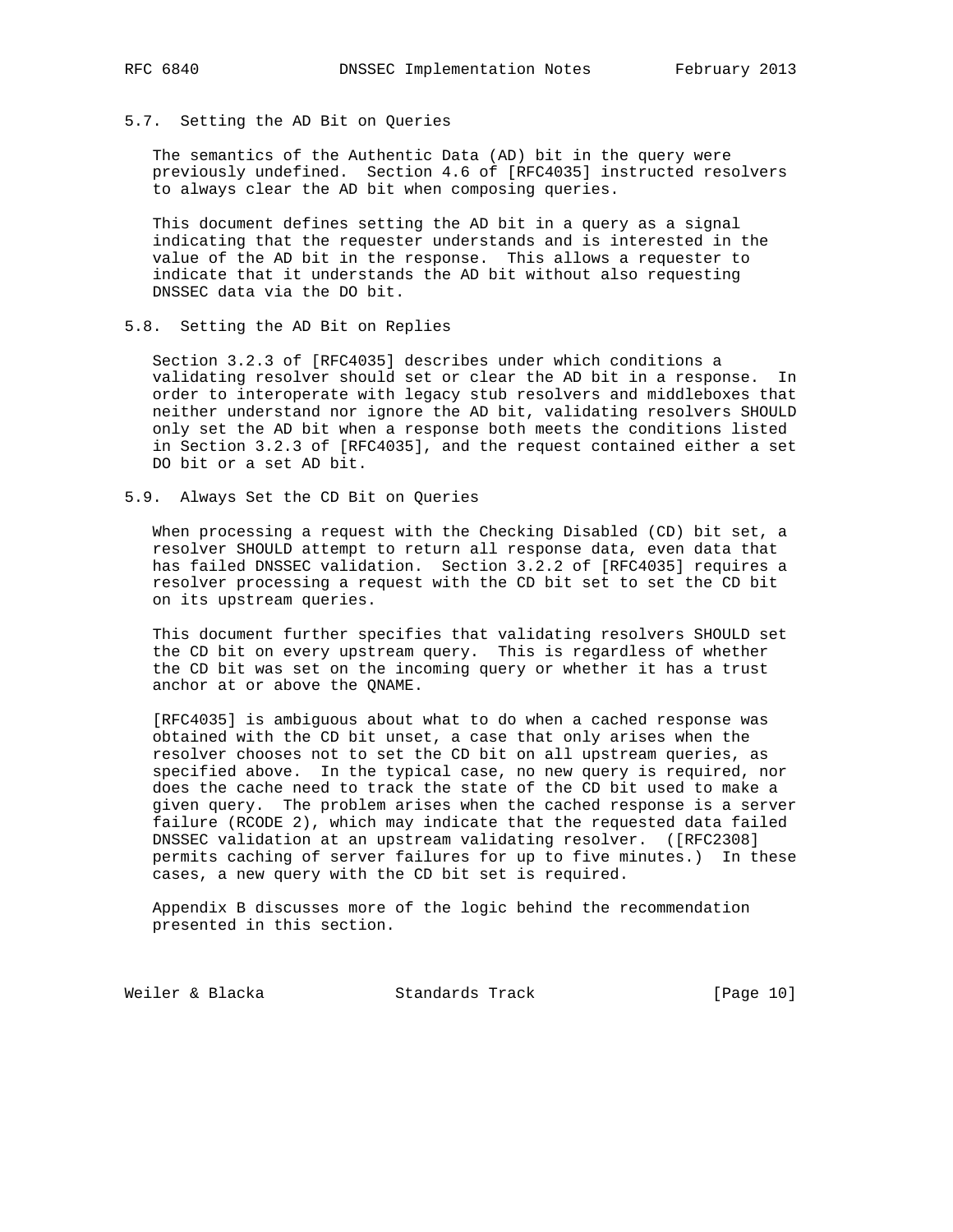# 5.10. Nested Trust Anchors

 A DNSSEC validator may be configured such that, for a given response, more than one trust anchor could be used to validate the chain of trust to the response zone. For example, imagine a validator configured with trust anchors for "example." and "zone.example." When the validator is asked to validate a response to "www.sub.zone.example.", either trust anchor could apply.

 When presented with this situation, DNSSEC validators have a choice of which trust anchor(s) to use. Which to use is a matter of implementation choice. Appendix C discusses several possible algorithms.

 It is possible and advisable to expose the choice of policy as a configuration option. As a default, it is suggested that validators implement the "Accept Any Success" policy described in Appendix C.2 while exposing other policies as configuration options.

 The "Accept Any Success" policy is to try all applicable trust anchors until one gives a validation result of Secure, in which case the final validation result is Secure. If and only if all applicable trust anchors give a result of Insecure, the final validation result is Insecure. If one or more trust anchors lead to a Bogus result and there is no Secure result, then the final validation result is Bogus.

# 5.11. Mandatory Algorithm Rules

 The last paragraph of Section 2.2 of [RFC4035] includes rules describing which algorithms must be used to sign a zone. Since these rules have been confusing, they are restated using different language here:

 The DS RRset and DNSKEY RRset are used to signal which algorithms are used to sign a zone. The presence of an algorithm in either a zone's DS or DNSKEY RRset signals that that algorithm is used to sign the entire zone.

 A signed zone MUST include a DNSKEY for each algorithm present in the zone's DS RRset and expected trust anchors for the zone. The zone MUST also be signed with each algorithm (though not each key) present in the DNSKEY RRset. It is possible to add algorithms at the DNSKEY that aren't in the DS record, but not vice versa. If more than one key of the same algorithm is in the DNSKEY RRset, it is sufficient to sign each RRset with any subset of these DNSKEYs. It is acceptable to sign some RRsets with one subset of keys (or key) and other RRsets with a different subset, so long as at least

Weiler & Blacka Standards Track [Page 11]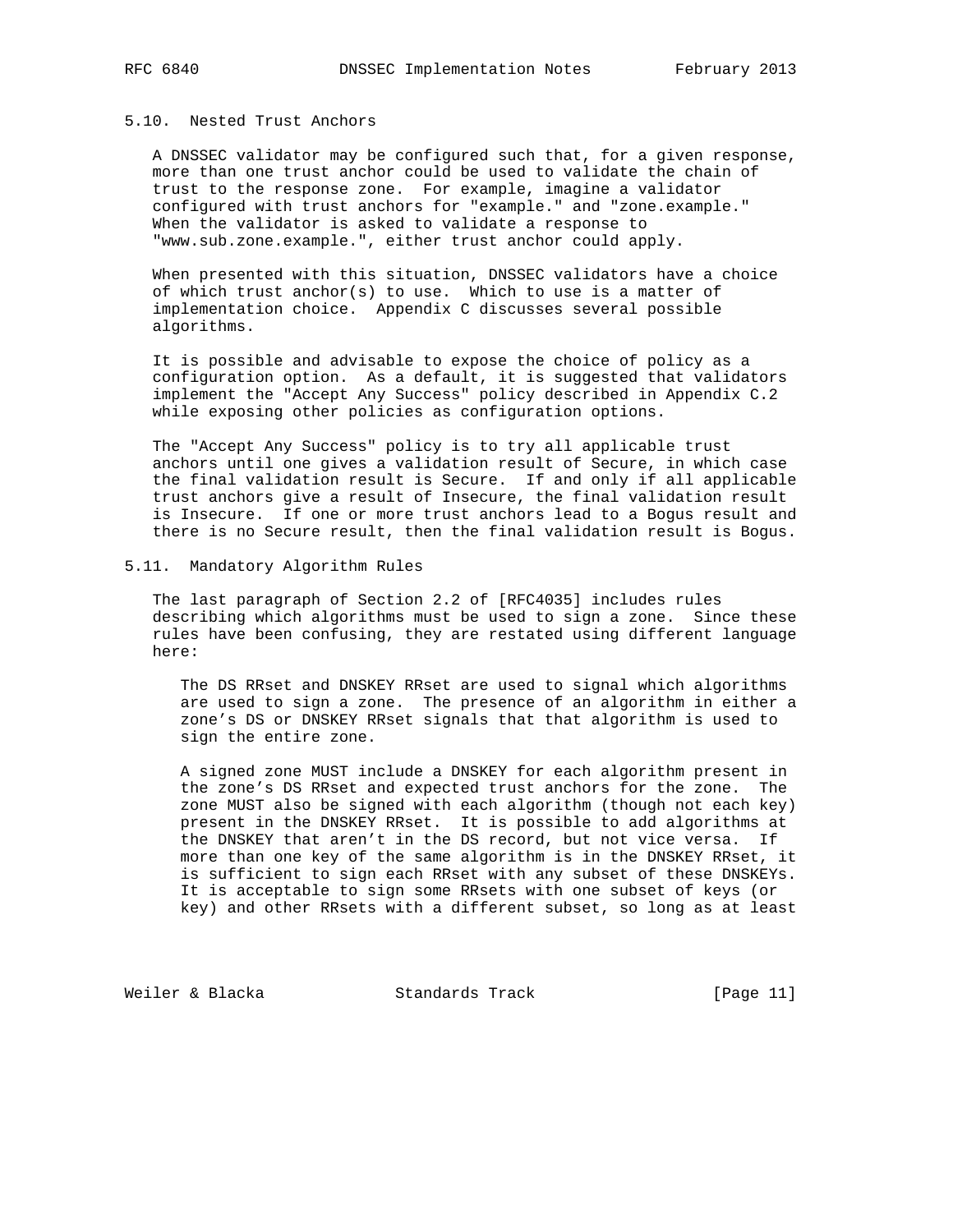one DNSKEY of each algorithm is used to sign each RRset. Likewise, if there are DS records for multiple keys of the same algorithm, any subset of those may appear in the DNSKEY RRset.

 This requirement applies to servers, not validators. Validators SHOULD accept any single valid path. They SHOULD NOT insist that all algorithms signaled in the DS RRset work, and they MUST NOT insist that all algorithms signaled in the DNSKEY RRset work. A validator MAY have a configuration option to perform a signature completeness test to support troubleshooting.

5.12. Ignore Extra Signatures from Unknown Keys

 Validating resolvers MUST disregard RRSIGs in a zone that do not (currently) have a corresponding DNSKEY in the zone. Similarly, a validating resolver MUST disregard RRSIGs with algorithm types that don't exist in the DNSKEY RRset.

 Good key rollover and algorithm rollover practices, as discussed in RFC 6781 and its successor documents and as suggested by the rules in the previous section, may require that such RRSIGs be present in a zone.

- 6. Minor Corrections and Clarifications
- 6.1. Finding Zone Cuts

 Appendix C.8 of [RFC4035] discusses sending DS queries to the servers for a parent zone but does not state how to find those servers. Specific instructions can be found in Section 4.2 of [RFC4035].

6.2. Clarifications on DNSKEY Usage

 It is possible to use different DNSKEYs to sign different subsets of a zone, constrained only by the rules in Section 5.11. It is even possible to use a different DNSKEY for each RRset in a zone, subject only to practical limits on the size of the DNSKEY RRset and the above rules. However, be aware that there is no way to tell resolvers what a particular DNSKEY is supposed to be used for -- any DNSKEY in the zone's signed DNSKEY RRset may be used to authenticate any RRset in the zone. For example, if a weaker or less trusted DNSKEY is being used to authenticate NSEC RRsets or all dynamically updated records, that same DNSKEY can also be used to sign any other RRsets from the zone.

 Furthermore, note that the SEP bit setting has no effect on how a DNSKEY may be used -- the validation process is specifically prohibited from using that bit by Section 2.1.2 of [RFC4034]. It is

Weiler & Blacka Standards Track [Page 12]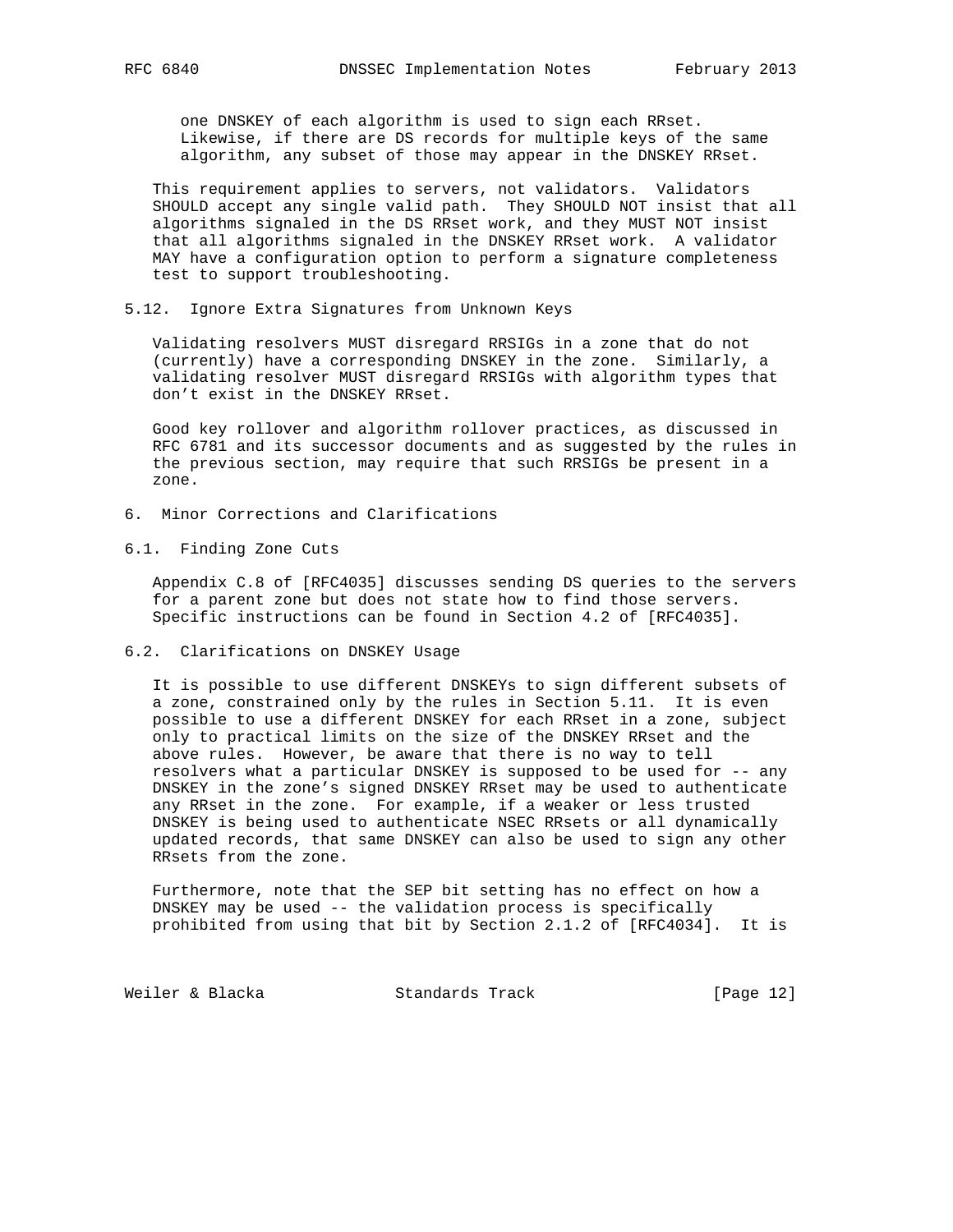possible to use a DNSKEY without the SEP bit set as the sole secure entry point to the zone, yet use a DNSKEY with the SEP bit set to sign all RRsets in the zone (other than the DNSKEY RRset). It is also possible to use a single DNSKEY, with or without the SEP bit set, to sign the entire zone, including the DNSKEY RRset itself.

# 6.3. Errors in Examples

 The text in Appendix C.1 of [RFC4035] refers to the examples in Appendix B.1 as "x.w.example.com" while B.1 uses "x.w.example". This is painfully obvious in the second paragraph where it states that the RRSIG labels field value of 3 indicates that the answer was not the result of wildcard expansion. This is true for "x.w.example" but not for "x.w.example.com", which of course has a label count of 4 (antithetically, a label count of 3 would imply the answer was the result of a wildcard expansion).

 The first paragraph of Appendix C.6 of [RFC4035] also has a minor error: the reference to "a.z.w.w.example" should instead be "a.z.w.example", as in the previous line.

# 6.4. Errors in RFC 5155

 An NSEC3 record that matches an Empty Non-Terminal effectively has no type associated with it. This NSEC3 record has an empty type bit map. Section 3.2.1 of [RFC5155] contains the statement:

Blocks with no types present MUST NOT be included.

However, the same section contains a regular expression:

Type Bit Maps Field = ( Window Block # | Bitmap Length | Bitmap )+

 The plus sign in the regular expression indicates that there is one or more of the preceding element. This means that there must be at least one window block. If this window block has no types, it contradicts with the first statement. Therefore, the correct text in Section 3.2.1 of [RFC5155] should be:

Type Bit Maps Field = ( Window Block # | Bitmap Length | Bitmap )\*

# 7. Security Considerations

 This document adds SHA-2 and NSEC3 support to the core DNSSEC protocol. Security considerations for those features are discussed in the documents defining them. Additionally, this document addresses some ambiguities and omissions in the core DNSSEC documents that, if not recognized and addressed in implementations, could lead

Weiler & Blacka Standards Track [Page 13]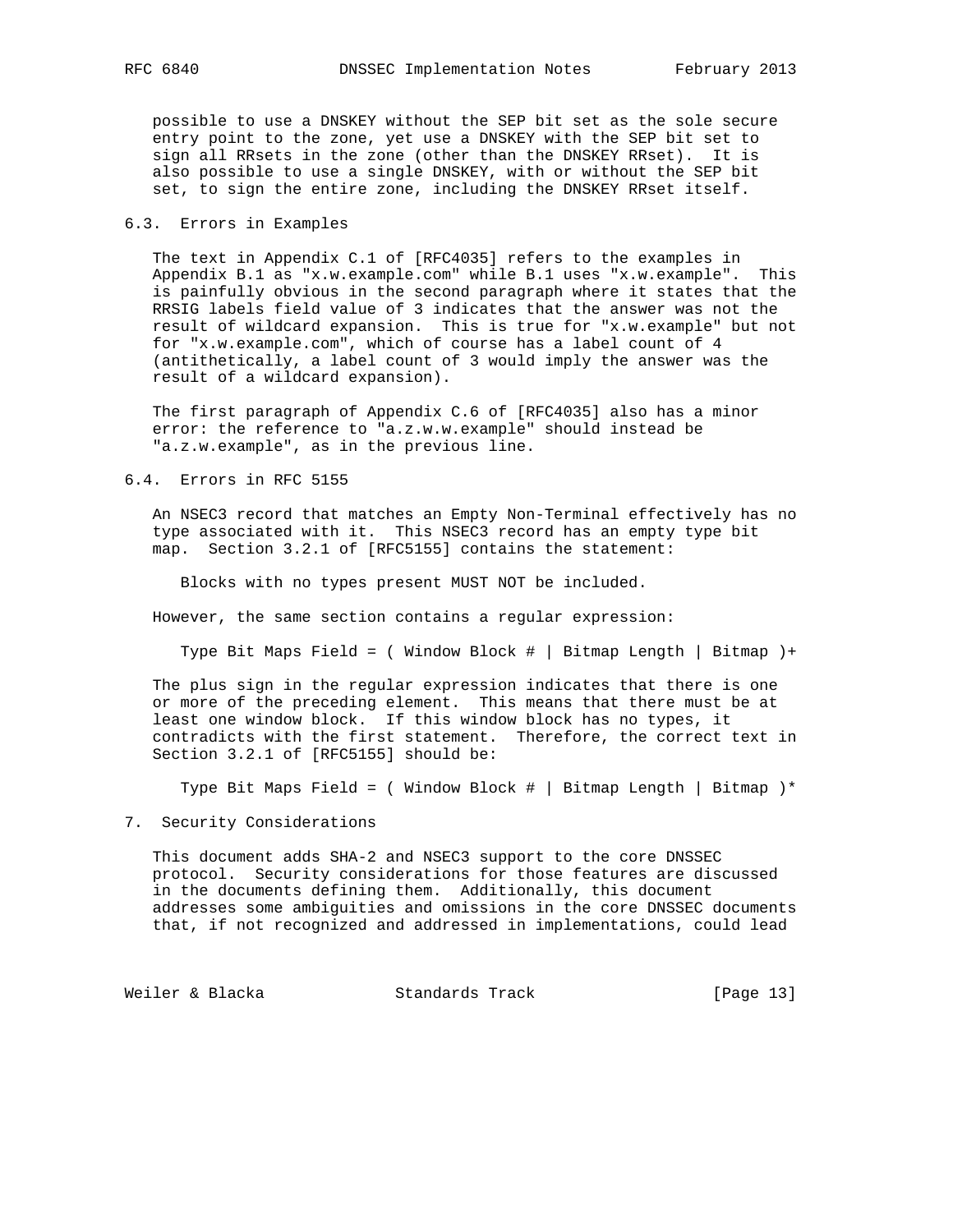to security failures. In particular, the validation algorithm clarifications in Section 4 are critical for preserving the security properties DNSSEC offers. Furthermore, failure to address some of the interoperability concerns in Section 5 could limit the ability to later change or expand DNSSEC, including adding new algorithms.

 The recommendation in Section 5.9 to always set the CD bit has security implications. By setting the CD bit, a resolver will not benefit from more stringent validation rules or a more complete set of trust anchors at an upstream validator.

- 8. References
- 8.1. Normative References
	- [RFC1034] Mockapetris, P., "Domain names concepts and facilities", STD 13, RFC 1034, November 1987.
	- [RFC2119] Bradner, S., "Key words for use in RFCs to Indicate Requirement Levels", BCP 14, RFC 2119, March 1997.
	- [RFC3225] Conrad, D., "Indicating Resolver Support of DNSSEC", RFC 3225, December 2001.
	- [RFC4033] Arends, R., Austein, R., Larson, M., Massey, D., and S. Rose, "DNS Security Introduction and Requirements", RFC 4033, March 2005.
	- [RFC4034] Arends, R., Austein, R., Larson, M., Massey, D., and S. Rose, "Resource Records for the DNS Security Extensions", RFC 4034, March 2005.
	- [RFC4035] Arends, R., Austein, R., Larson, M., Massey, D., and S. Rose, "Protocol Modifications for the DNS Security Extensions", RFC 4035, March 2005.
	- [RFC4509] Hardaker, W., "Use of SHA-256 in DNSSEC Delegation Signer (DS) Resource Records (RRs)", RFC 4509, May 2006.
	- [RFC5155] Laurie, B., Sisson, G., Arends, R., and D. Blacka, "DNS Security (DNSSEC) Hashed Authenticated Denial of Existence", RFC 5155, March 2008.
	- [RFC5702] Jansen, J., "Use of SHA-2 Algorithms with RSA in DNSKEY and RRSIG Resource Records for DNSSEC", RFC 5702, October 2009.

Weiler & Blacka Standards Track [Page 14]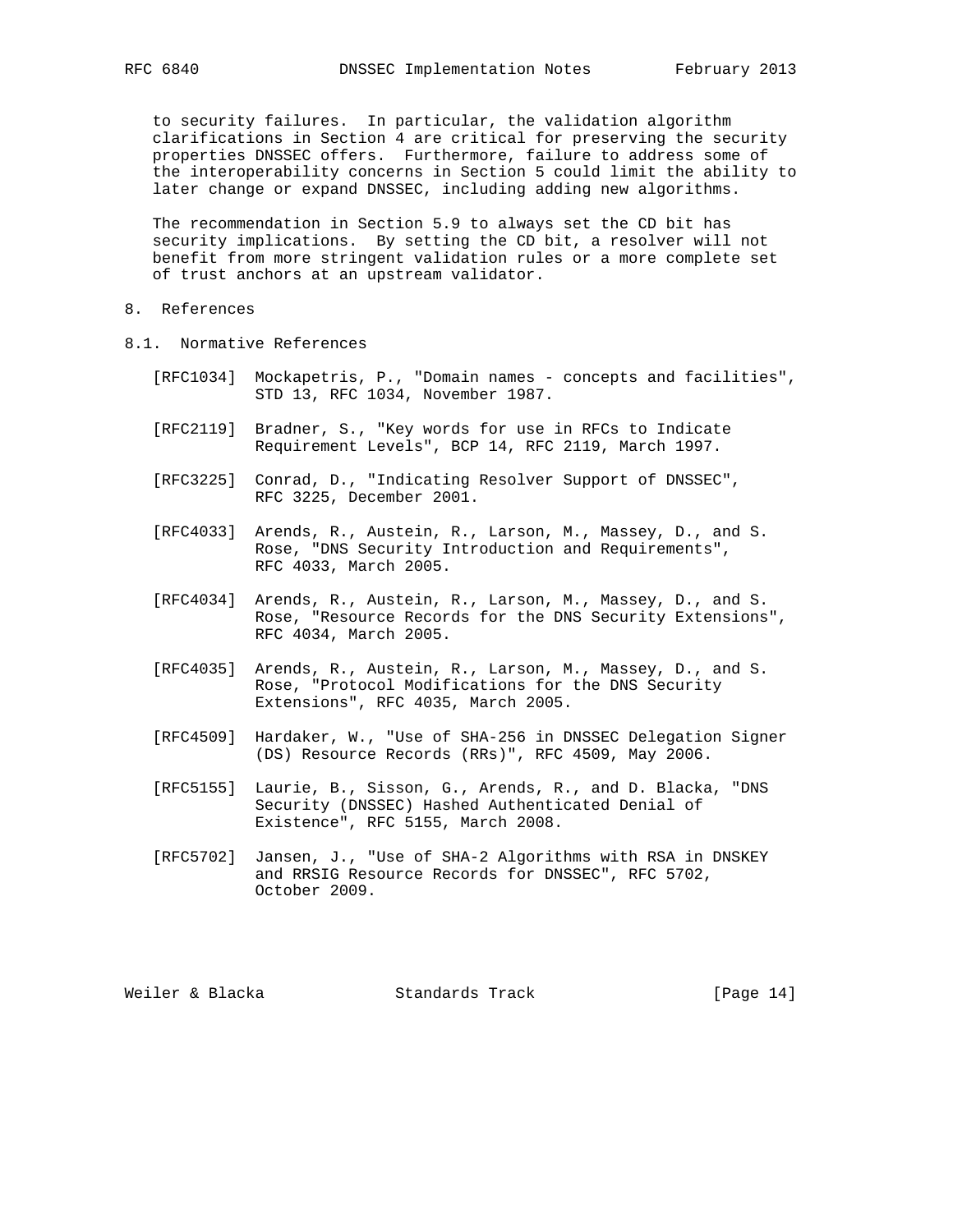# 8.2. Informative References

- [Huston] Michaelson, G., Wallstrom, P., Arends, R., and G. Huston, "Rolling Over DNSSEC Keys", Internet Protocol Journal, Vol. 13, No.1, pp. 2-16, March 2010.
- [RFC2308] Andrews, M., "Negative Caching of DNS Queries (DNS NCACHE)", RFC 2308, March 1998.
- [RFC3755] Weiler, S., "Legacy Resolver Compatibility for Delegation Signer (DS)", RFC 3755, May 2004.
- [RFC4955] Blacka, D., "DNS Security (DNSSEC) Experiments", RFC 4955, July 2007.
- [RFC5011] StJohns, M., "Automated Updates of DNS Security (DNSSEC) Trust Anchors", STD 74, RFC 5011, September 2007.
- [RFC5074] Weiler, S., "DNSSEC Lookaside Validation (DLV)", RFC 5074, November 2007.
- [RFC6781] Kolkman, O., Mekking, W., and R. Gieben, "DNSSEC Operational Practices, Version 2", RFC 6781, December 2012.

Weiler & Blacka Standards Track [Page 15]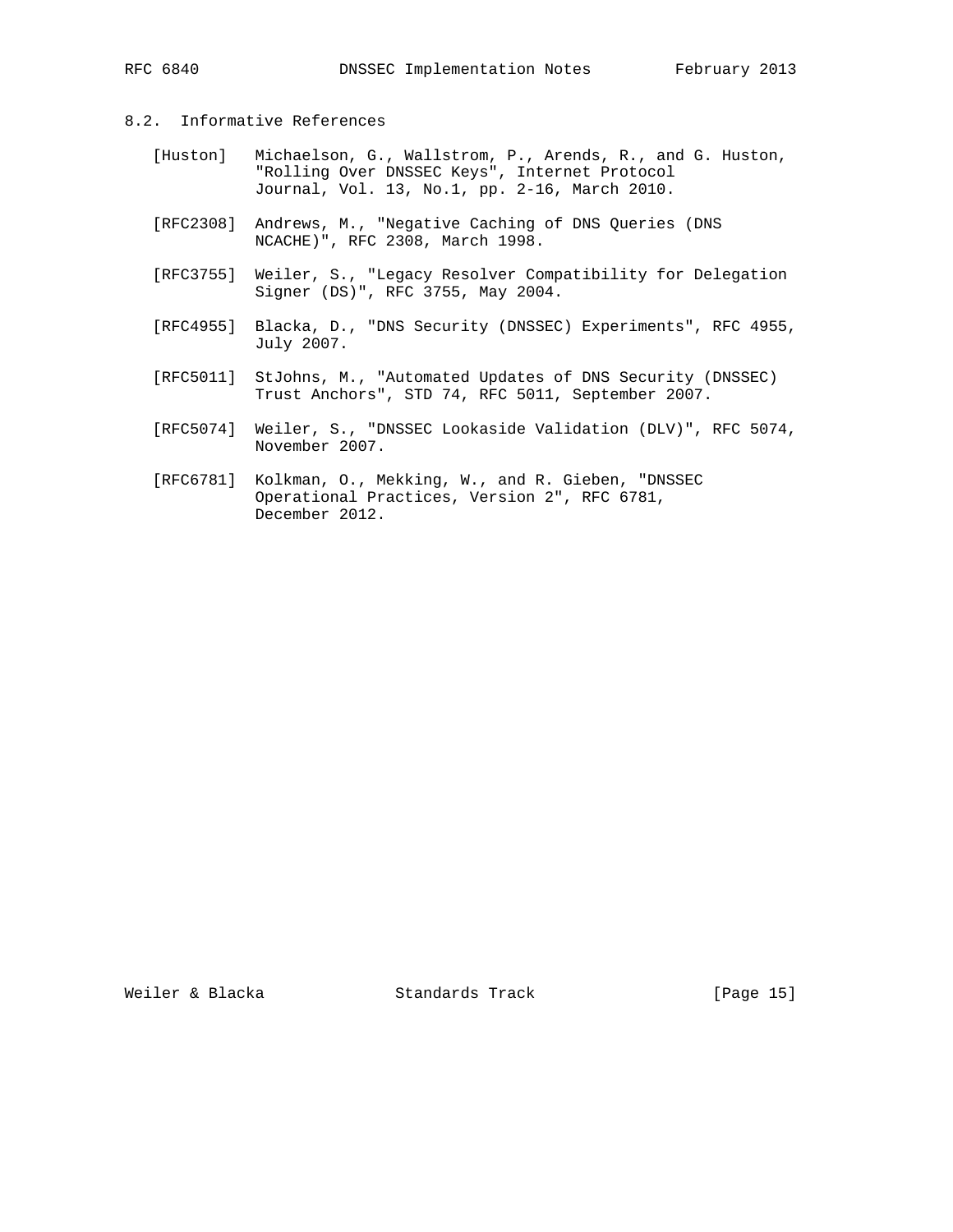Appendix A. Acknowledgments

 The editors would like the thank Rob Austein for his previous work as an editor of this document.

 The editors are extremely grateful to those who, in addition to finding errors and omissions in the DNSSEC document set, have provided text suitable for inclusion in this document.

 The lack of specificity about handling private algorithms, as described in Section 5.3, and the lack of specificity in handling ANY queries, as described in Section 4.2, were discovered by David Blacka.

 The error in algorithm 1 key tag calculation, as described in Section 5.5, was found by Abhijit Hayatnagarkar. Donald Eastlake contributed text for Section 5.5.

 The bug relating to delegation NSEC RR's in Section 4.1 was found by Roy Badami. Roy Arends found the related problem with DNAME.

 The errors in the [RFC4035] examples were found by Roy Arends, who also contributed text for Section 6.3 of this document.

 Text on the mandatory algorithm rules was derived from suggestions by Matthijs Mekking and Ed Lewis.

 The CD bit logic was analyzed in depth by David Blacka, Olafur Gudmundsson, Mike St. Johns, and Andrew Sullivan.

 The editors would like to thank Alfred Hoenes, Ed Lewis, Danny Mayer, Olafur Gudmundsson, Suzanne Woolf, Rickard Bellgrim, Mike St. Johns, Mark Andrews, Wouter Wijngaards, Matthijs Mekking, Andrew Sullivan, Jeremy Reed, Paul Hoffman, Mohan Parthasarathy, Florian Weimer, Warren Kumari and Scott Rose for their contributions to this document.

Appendix B. Discussion of Setting the CD Bit

 [RFC4035] may be read as relying on the implicit assumption that there is at most one validating system between the stub resolver and the authoritative server for a given zone. It is entirely possible, however, for more than one validator to exist between a stub resolver and an authoritative server. If these different validators have disjoint trust anchors configured, then it is possible that each would be able to validate some portion of the DNS tree, but neither

Weiler & Blacka Standards Track [Page 16]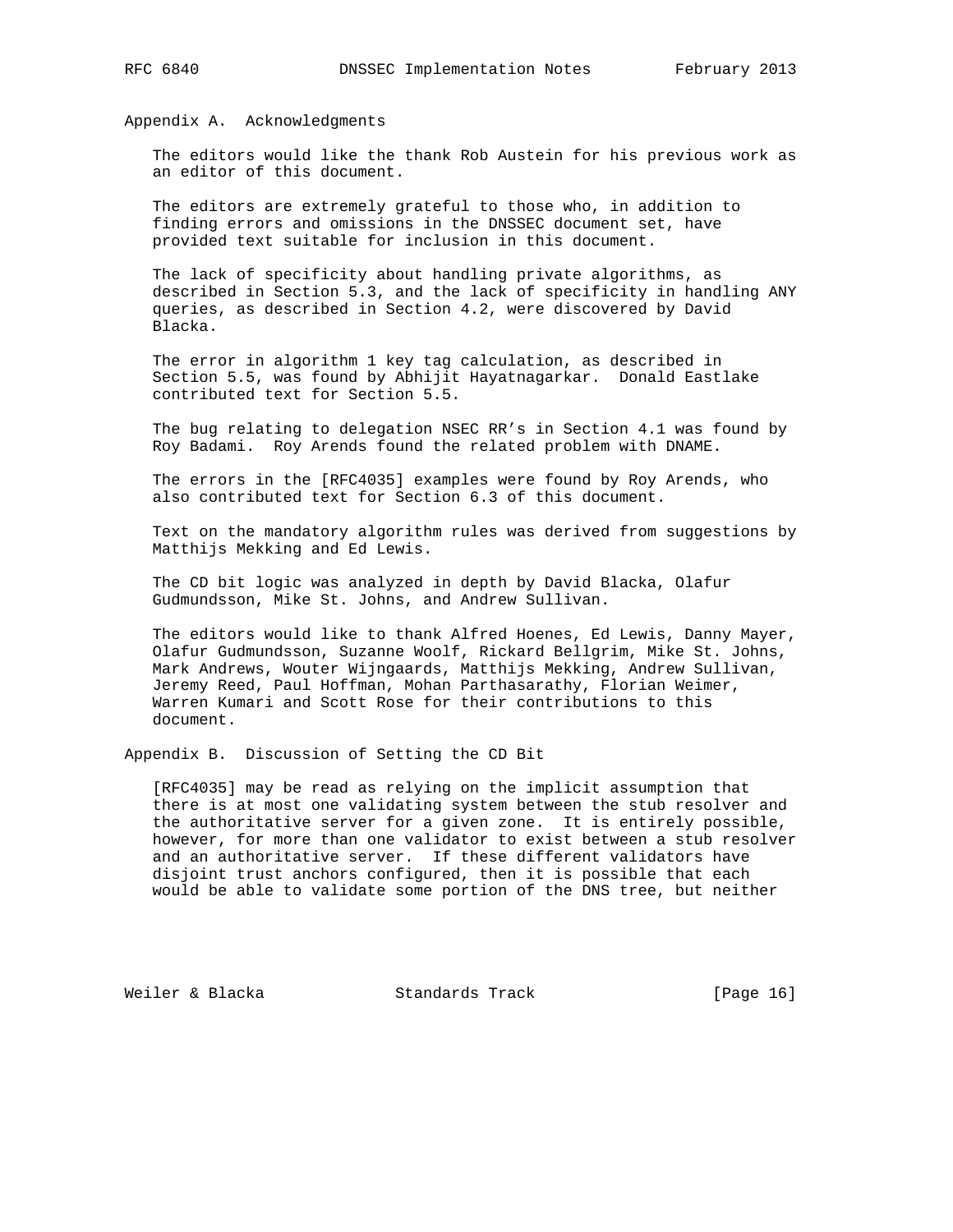is able to validate all of it. Accordingly, it might be argued that it is desirable not to set the CD bit on upstream queries, because that allows for maximal validation.

 In Section 5.9 of this document, it is recommended to set the CD bit on an upstream query even when the incoming query arrives with CD=0. This is for two reasons: it encourages a more predictable validation experience as only one validator is always doing the validation, and it ensures that all DNSSEC data that exists may be available from the local cache should a query with CD=1 arrive.

 As a matter of policy, it is possible to set the CD bit differently than suggested in Section 5.9. A different choice will, of course, not always yield the benefits listed above. It is beyond the scope of this document to outline all of the considerations and counter considerations for all possible policies. Nevertheless, it is possible to describe three approaches and their underlying philosophy of operation. These are laid out in the tables below.

 The table that describes each model has five columns. The first column indicates the value of the CD bit that the resolver receives (for instance, on the name server side in an iterative resolver, or as local policy or from the API in the case of a stub). The second column indicates whether the query needs to be forwarded for resolution (F) or can be satisfied from a local cache (C). The third column is a line number, so that it can be referred to later in the table. The fourth column indicates any relevant conditions at the resolver, for example, whether the resolver has a covering trust anchor, and so on. If there are no parameters here, the column is empty. The fifth and final column indicates what action the resolver takes.

 The tables differentiate between "cached data" and "cached RCODE=2". This is a shorthand; the point is that one has to treat RCODE=2 (server failure) as special, because it might indicate a validation failure somewhere upstream. The distinction is really between "cached RCODE=2" and "cached everything else".

 The tables are probably easiest to think of in terms of describing what happens when a stub resolver sends a query to an intermediate resolver, but they are perfectly general and can be applied to any validating resolver.

Model 1: "always set"

 This model is so named because the validating resolver sets the CD bit on queries it makes regardless of whether it has a covering trust anchor for the query. The general philosophy represented by this

Weiler & Blacka Standards Track [Page 17]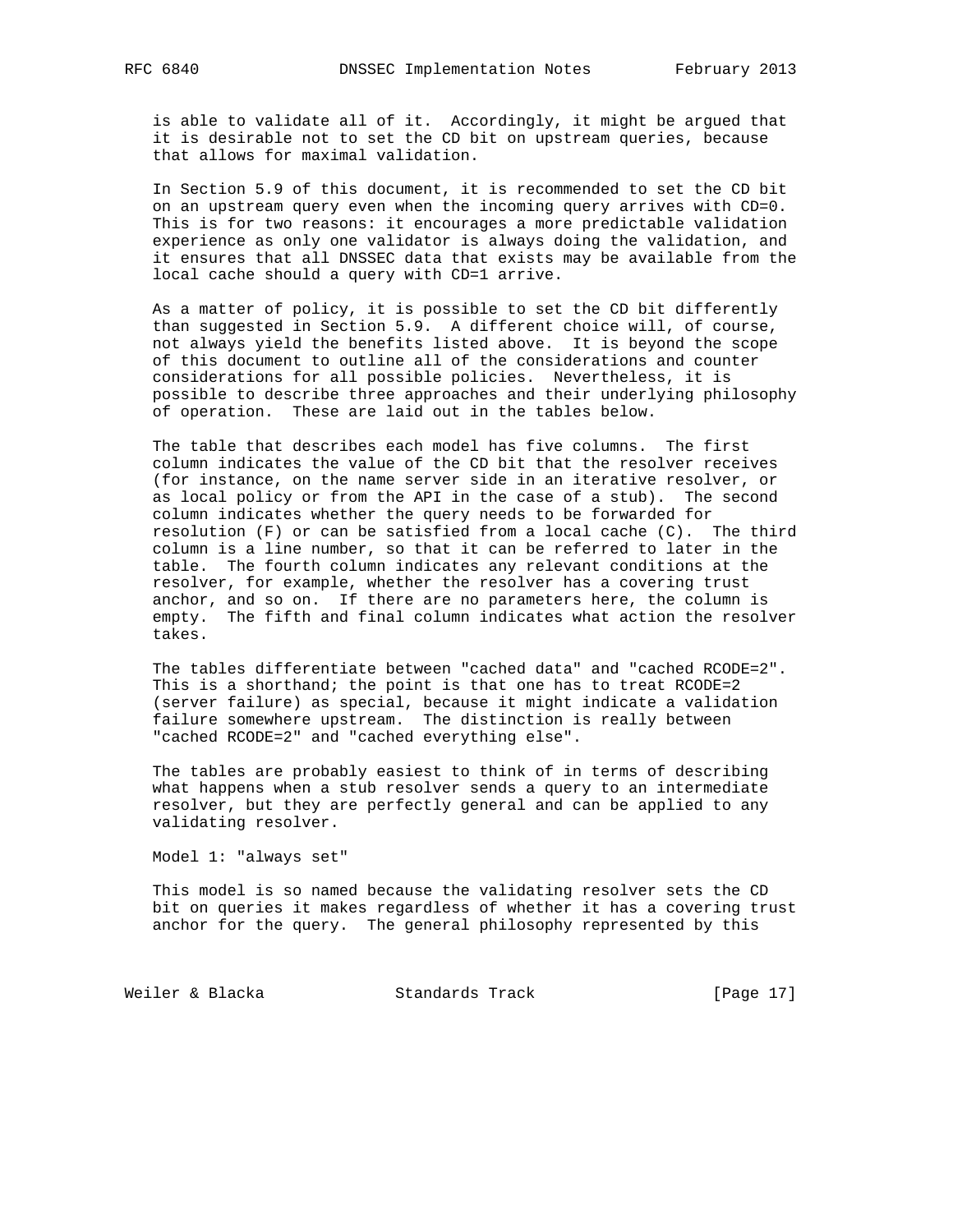table is that only one resolver should be responsible for validation irrespective of the possibility that an upstream resolver may be present with trust anchors that cover different or additional QNAMEs. It is the model recommended in Section 5.9 of this document.

|              | $CD$ $F/C$    | line           | conditions     | action                                         |
|--------------|---------------|----------------|----------------|------------------------------------------------|
|              | – F           | A1             |                |                                                |
|              |               | A <sub>2</sub> |                | Set CD=1 on upstream query                     |
| 0            | – F           |                |                | Set CD=1 on upstream query                     |
|              | $\mathcal{C}$ | A <sub>3</sub> |                | Return the cache contents<br>(data or RCODE=2) |
| 0            | $\sim$        | A4             | no covering TA | Return cache contents<br>(data or RCODE=2)     |
| <sup>n</sup> | $\mathcal{C}$ | A5             | covering TA    | Validate cached result and<br>return it        |

Model 2: "never set when receiving CD=0"

 This model is so named because it sets CD=0 on upstream queries for all received CD=0 queries, even if it has a covering trust anchor. The general philosophy represented by this table is that more than one resolver may take responsibility for validating a QNAME and that a validation failure for a QNAME by any resolver in the chain is a validation failure for the query. Using this model is NOT RECOMMENDED.

|             | $CD$ $F/C$   | line | conditions                                              | action                                     |
|-------------|--------------|------|---------------------------------------------------------|--------------------------------------------|
|             | $_{\rm F}$   | Ν1   |                                                         | Set CD=1 on upstream query                 |
| 0           | $\mathbf{F}$ | N2   |                                                         | Set CD=0 on upstream query                 |
| $1 \quad C$ |              | N3   | cached data                                             | Return cached data                         |
| $1 \quad C$ |              | N4   | $cacheed$ $RCODE = 2$                                   | Treat as line N1                           |
| $\Omega$    | C            | N5   | no covering TA                                          | Return cache contents<br>(data or RCODE=2) |
| 0           | $\subset$    | N6   | covering TA &<br>cached data was<br>qenerated with CD=1 | Treat as line N2                           |
| 0           | $\subset$    | N7   | covering TA &<br>cached data was<br>qenerated with CD=0 | Validate and return                        |

Model 3: "sometimes set"

 This model is so named because it sets the CD bit on upstream queries triggered by received CD=0 queries, based on whether the validator has a trust anchor configured that covers the query. If there is no covering trust anchor, the resolver clears the CD bit in the upstream

Weiler & Blacka Standards Track [Page 18]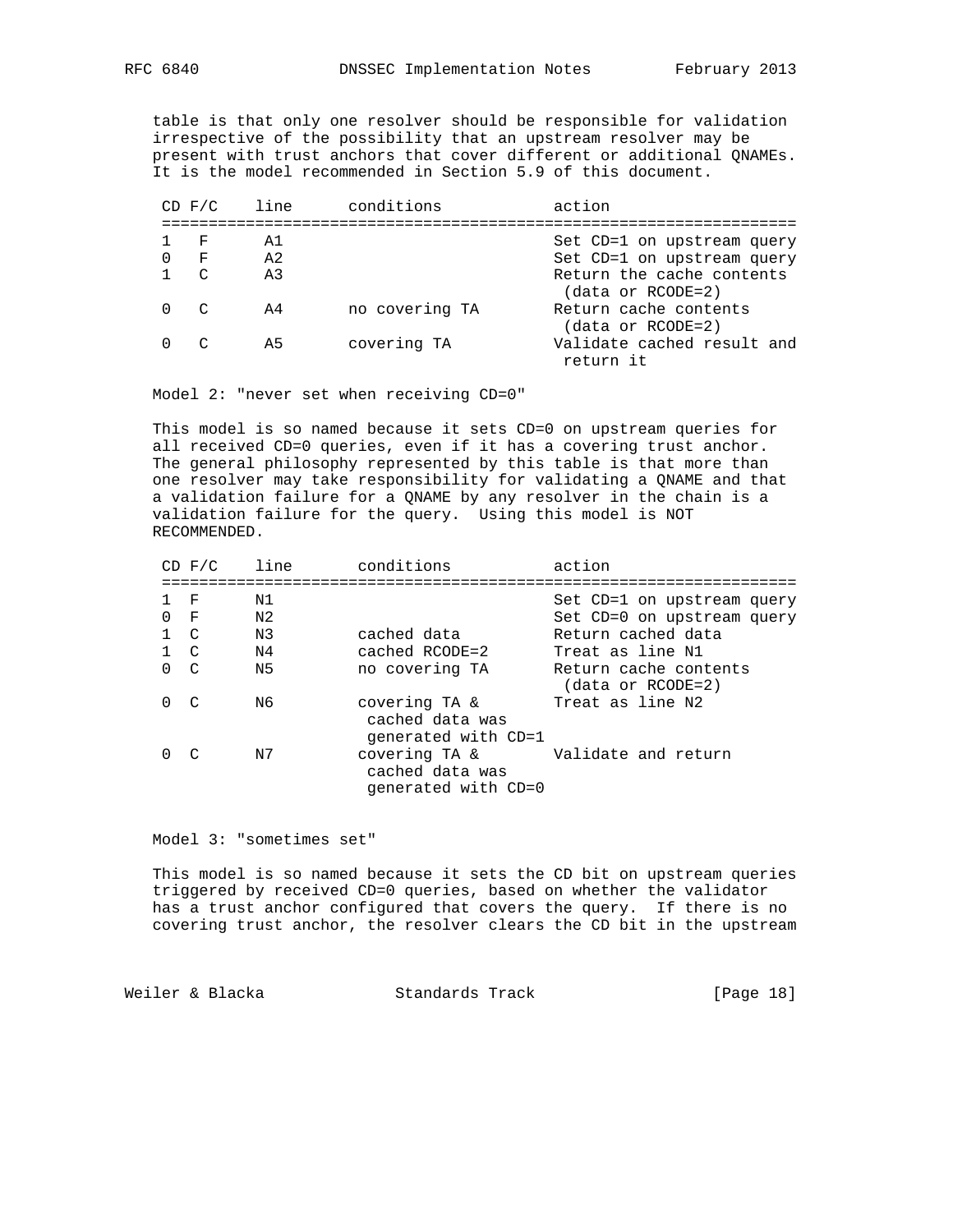query. If there is a covering trust anchor, the resolver sets CD=1 and performs validation itself. The general philosophy represented by this table is that a resolver should try and validate QNAMEs for which it has trust anchors and should not preclude validation by other resolvers for QNAMEs for which it does not have covering trust anchors. Using this model is NOT RECOMMENDED.

|               | $CD$ $F/C$     | line           | conditions                                                         | action                                                   |
|---------------|----------------|----------------|--------------------------------------------------------------------|----------------------------------------------------------|
| 1<br>$\Omega$ | F<br>F         | S1<br>S2       | covering TA                                                        | Set CD=1 on upstream query<br>Set CD=1 on upstream query |
| 0             | $_{\rm F}$     | S <sub>3</sub> | no covering TA                                                     | Set CD=0 on upstream query                               |
| $\mathbf{1}$  | $\overline{C}$ | S4             | cached data                                                        | Return cached data                                       |
|               | $1 \quad C$    | S5             | cached RCODE=2                                                     | Treat as line S1                                         |
| 0             | $\mathcal{C}$  | S6             | cached data was<br>generated with<br>$CD=0$                        | Return cache contents                                    |
| $\Omega$      | $\mathcal{C}$  | S7             | cached data was<br>generated with<br>$CD=1$ &<br>covering TA       | Validate & return cache<br>contents                      |
| 0             | C              | S8             | cached RCODE=2                                                     | Return cache contents                                    |
| $\Omega$      | $\mathcal{C}$  | S9             | cached data<br>was generated<br>with $CD=1$ &<br>no covering<br>TΑ | Treat as line S3                                         |

Appendix C. Discussion of Trust Anchor Preference Options

 This section presents several different policies for validating resolvers to use when they have a choice of trust anchors available for validating a given answer.

# C.1. Closest Encloser

 One policy is to choose the trust anchor closest to the QNAME of the response. For example, consider a validator configured with trust anchors for "example." and "zone.example." When asked to validate a response for "www.sub.zone.example.", a validator using the "Closest Encloser" policy would choose the "zone.example." trust anchor.

 This policy has the advantage of allowing the operator to trivially override a parent zone's trust anchor with one that the operator can validate in a stronger way, perhaps because the resolver operator is

Weiler & Blacka Standards Track [Page 19]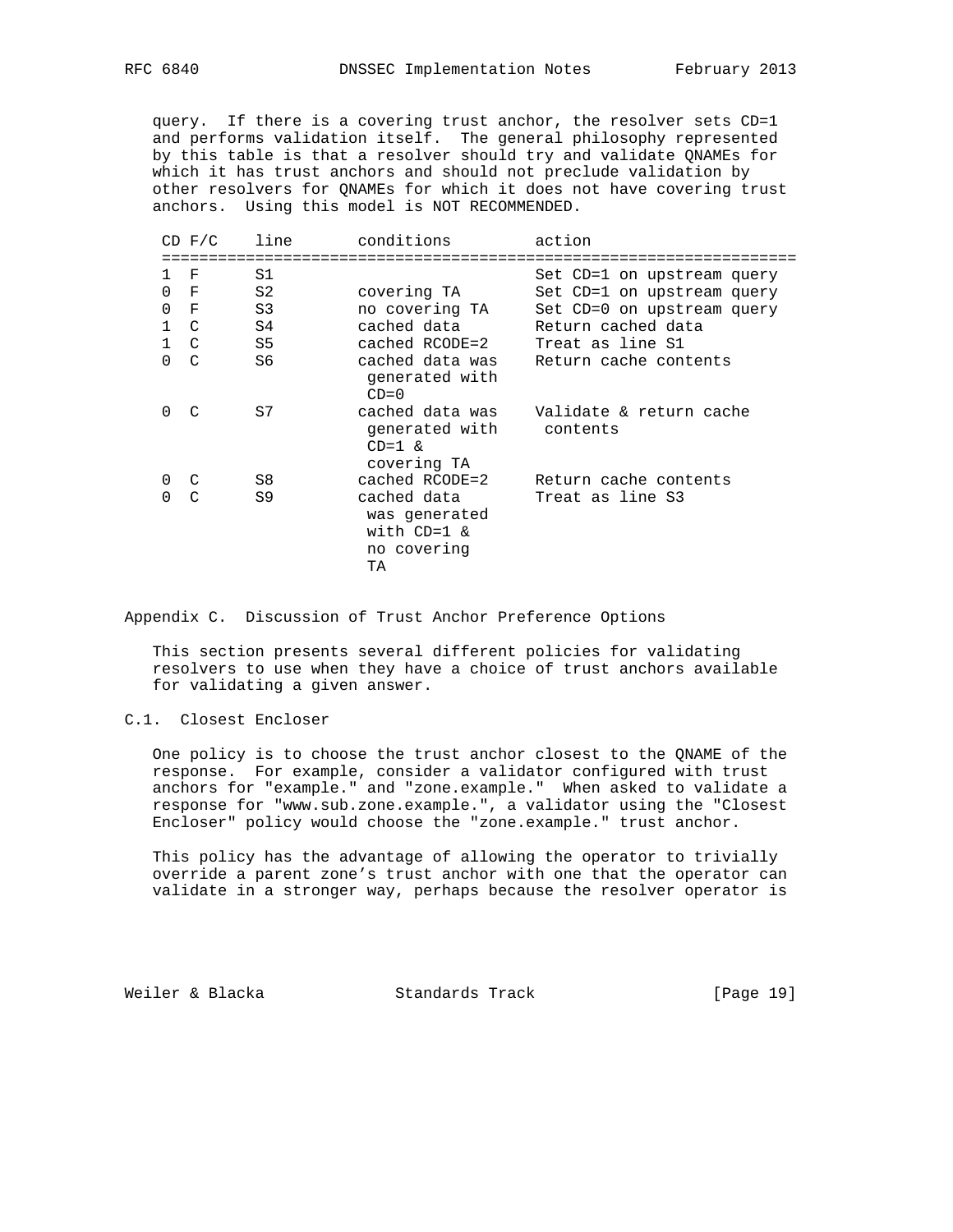affiliated with the zone in question. This policy also minimizes the number of public key operations needed, which is of benefit in resource-constrained environments.

 This policy has the disadvantage of giving the user some unexpected and unnecessary validation failures when sub-zone trust anchors are neglected. As a concrete example, consider a validator that configured a trust anchor for "zone.example." in 2009 and one for "example." in 2011. In 2012, "zone.example." rolls its Key Signing Key (KSK) and updates its DS records, but the validator operator doesn't update its trust anchor. With the "Closest Encloser" policy, the validator gets validation failures.

#### C.2. Accept Any Success

 Another policy is to try all applicable trust anchors until one gives a validation result of Secure, in which case the final validation result is Secure. If and only if all applicable trust anchors give a result of Insecure, the final validation result is Insecure. If one or more trust anchors lead to a Bogus result and there is no Secure result, then the final validation result is Bogus.

 This has the advantage of causing the fewest validation failures, which may deliver a better user experience. If one trust anchor is out of date (as in our above example), the user may still be able to get a Secure validation result (and see DNS responses).

 This policy has the disadvantage of making the validator subject to the compromise of the weakest of these trust anchors, while making it relatively painless to keep old trust anchors configured in perpetuity.

#### C.3. Preference Based on Source

When the trust anchors have come from different sources (e.g., automated updates ([RFC5011]), one or more DNSSEC Lookaside Validation (DLV) registries ([RFC5074]), and manual configuration), a validator may wish to choose between them based on the perceived reliability of those sources. The order of precedence might be exposed as a configuration option.

 For example, a validator might choose to prefer trust anchors found in a DLV registry over those manually configured on the theory that the manually configured ones will not be as aggressively maintained.

Weiler & Blacka Standards Track [Page 20]